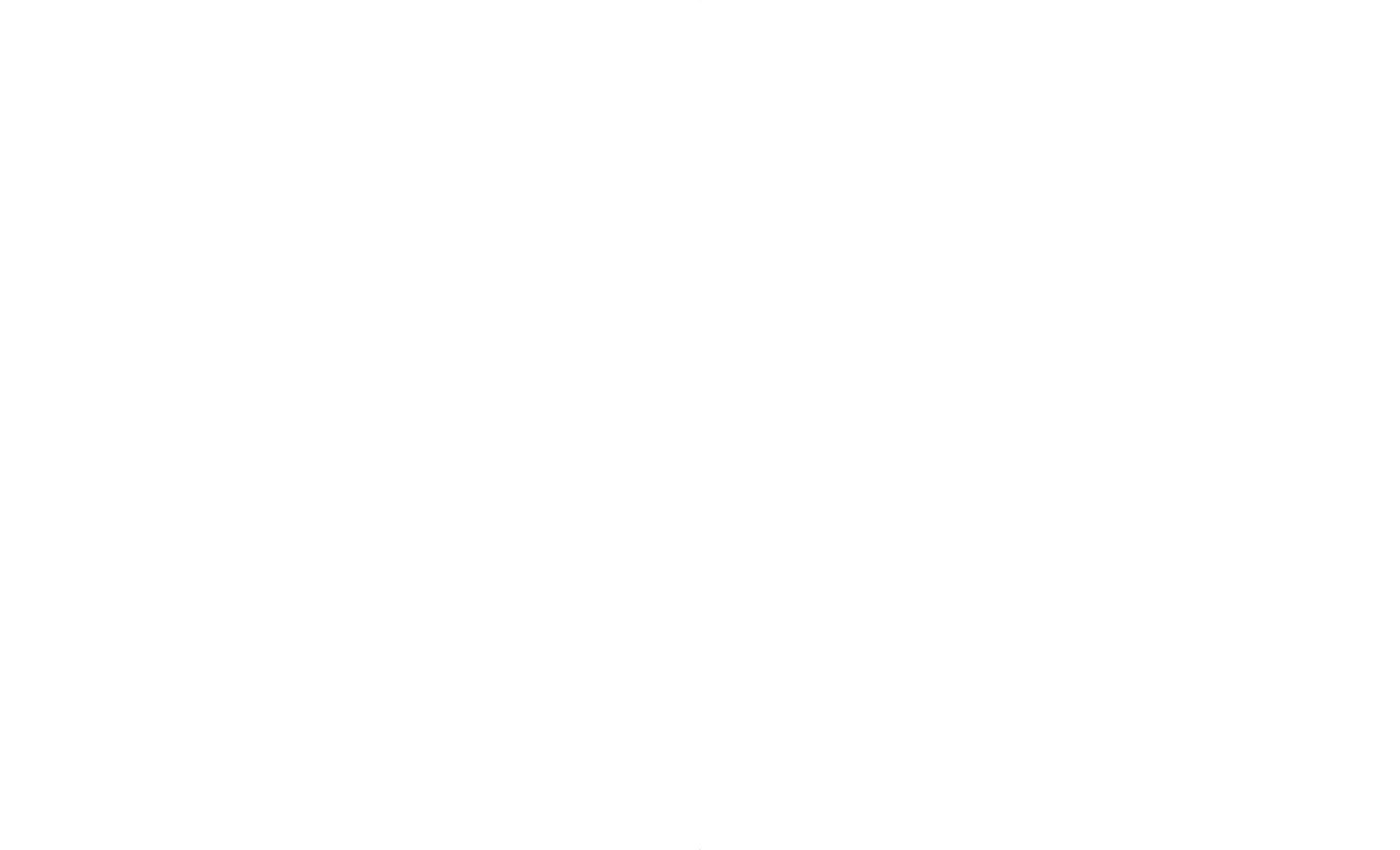# MINISTERS OF THE LITURGY

| <b>BRIDE</b><br>Julie M. Bride                                                                    |                                                                   |
|---------------------------------------------------------------------------------------------------|-------------------------------------------------------------------|
| <b>GROOM</b><br>John R. Groom                                                                     |                                                                   |
| PRINCIPAL CELEBRANT<br>Reverend John A. Priest                                                    |                                                                   |
| <b>READERS</b><br>Mrs. Glenda Bride                                                               | Ms. Sarah M. Reader                                               |
| <b>ALTAR SERVERS</b><br>Miss Amy Server                                                           | Master Ryan Groom                                                 |
| <b>GIFT BEARERS</b><br>Mrs. Jane Bride<br>Mrs. Alice Groom                                        | Mr. Kevin Bride<br>Mr. Sean Groom                                 |
| <b>MAID OF HONOR</b><br>Mrs. Theresa Maid                                                         |                                                                   |
| <b>BEST MAN</b><br>Mr. Michael Bestman                                                            |                                                                   |
| <b>BRIDESMAIDS AND GROOMSMEN</b><br>Miss Caitlyn Bride<br>Miss Grace Groom<br>Ms Claire Bestfrend | Master Blake Bride<br>Master Wyatt Groom<br>Mr. Christopher Usher |
| <b>MUSIC MINISTERS</b><br>Mrs. Mary Singer, Cantor<br>Mr. Paul Muscian, Organ                     | Mr. Stephen Orejudos, Trumpet                                     |

and the con-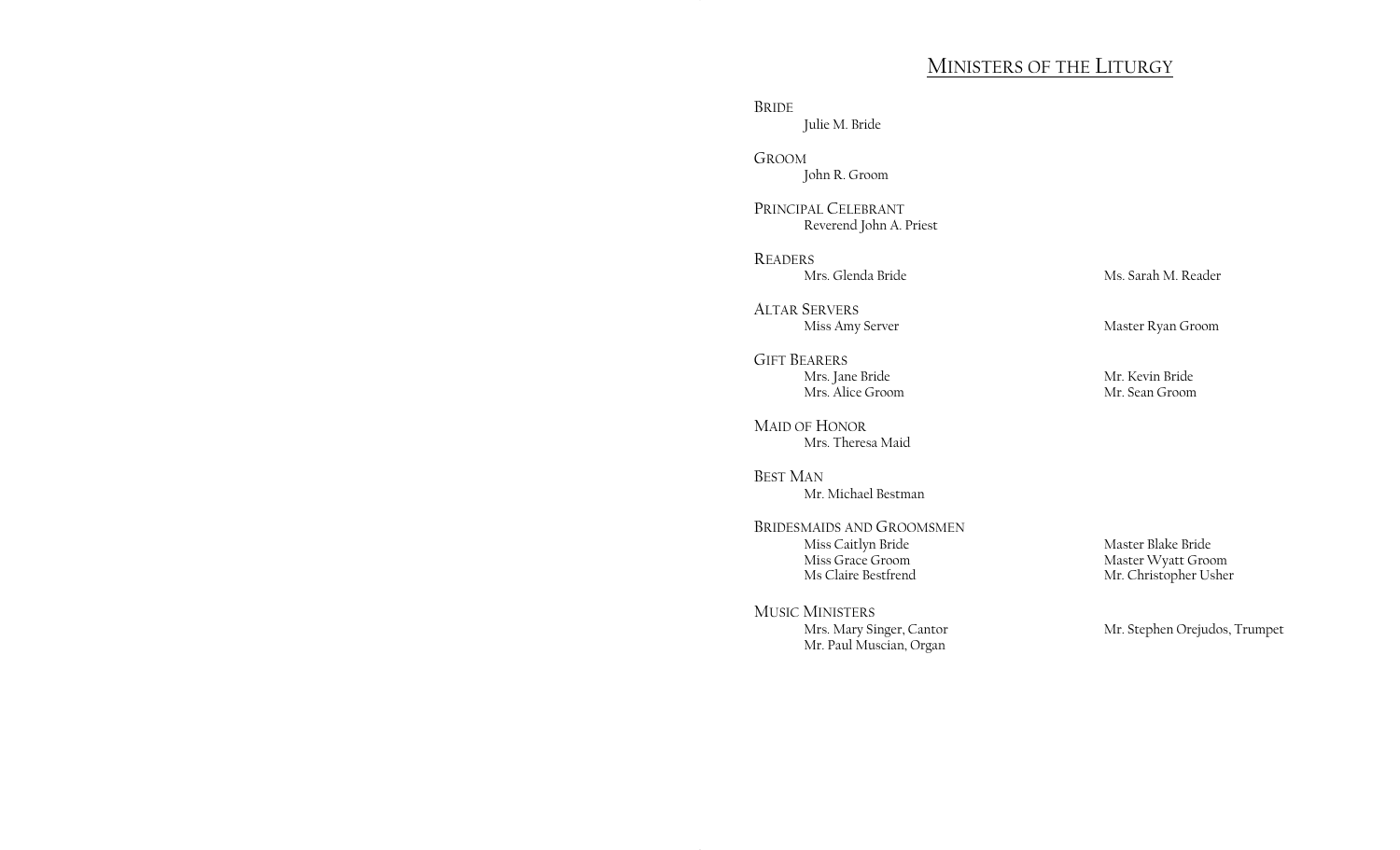# ORDER OF MASS

# INTRODUCTORY RITES

*Stand* PROCESSIONAL

**Trumpet Voluntary** 

## GLORY TO GOD



We praise you, we bless you, we adore you, we glorify you, we give you thanks for your great glory, Lord God, heavenly King, O God, almighty Father.

 Lord Jesus Christ, Only Begotten Son, Lord God, Lamb of God, Son of the Father, you take away the sins of the world, have mercy on us; you take away the sins of the world, receive our prayer; you are seated at the right hand of the Father, have mercy on us.

 For you alone are the Holy One, you alone are the Lord, you alone are the Most High, Jesus Christ, with the Holy Spirit, in the glory of God the Father. Amen.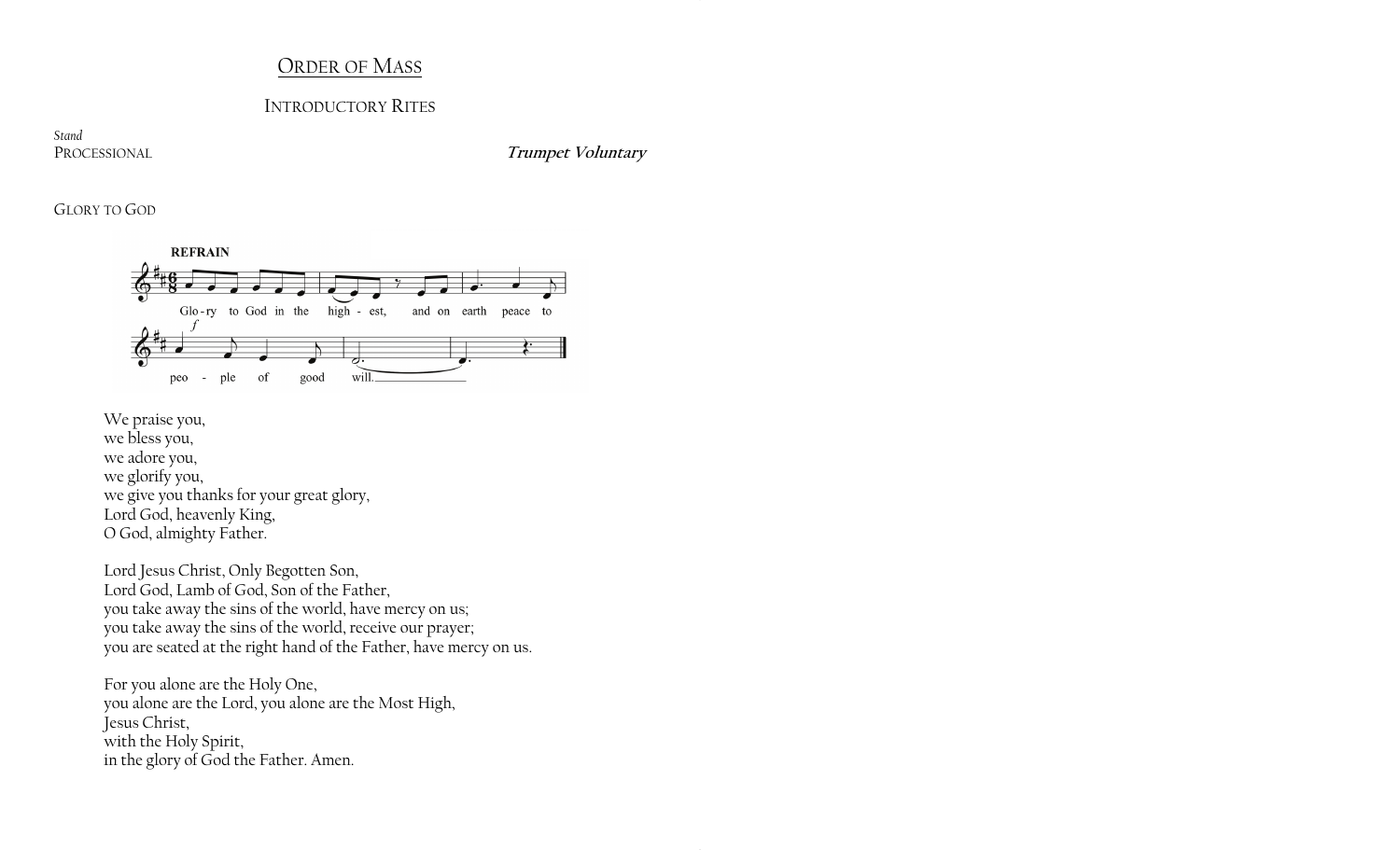# GUIDELINES FOR THE RECEPTION OF COMMUNION

#### FOR CATHOLICS

 As Catholics, we fully participate in the celebration of the Eucharist when we receive Holy Communion. We are encouraged to receive Communion devoutly and frequently. In order to be properly disposed to receive Communion, participants should not be conscious of grave sin and normally should have fasted for one hour. A person who is conscious of grave sin is not to receive the Body and Blood of the Lord without prior sacramental confession except for a grave reason where there is no opportunity for confession. In this case, the person is to be mindful of the obligation to make an act of perfect contrition, including the intention of confessing as soon as possible (*Code of Canon Law*, canon 916). A frequent reception of the Sacrament of Penance is encouraged for all.

## FOR OUR FELLOW CHRISTIANS

 We welcome our fellow Christians to this celebration of the Eucharist as our brothers and sisters. We pray that our common baptism and the action of the Holy Spirit in this Eucharist will draw us closer to one another and begin to dispel the sad divisions which separate us. We pray that these will lessen and finally disappear, in keeping with Christ's prayer for us "that they may all be one" (John 17:21).

 Because Catholics believe that the celebration of the Eucharist is a sign of the reality of the oneness of faith, life, and worship, members of those churches with whom we are not yet fully united are ordinarily not admitted to Holy Communion. Eucharistic sharing in exceptional circumstances by other Christians requires permission according to the directives of the diocesan bishop and the provisions of canon law (canon 844 §4). Members of Orthodox Churches, the Assyrian Church of the East, and the Polish National Catholic Church are urged to respect the discipline of their own Churches. According to Roman Catholic Discipline, the *Code of Canon Law* does not object to the reception of Communion by Christians of these Churches (canon 844 §3).

## FOR THOSE NOT RECEIVING HOLY COMMUNION

 All who are not receiving Holy Communion are encouraged to express in their hearts a prayerful desire for unity with the Lord Jesus and with one another.

## FOR NON-CHRISTIANS

 We also welcome to this celebration those who do not share our faith in Jesus Christ. While we cannot admit them to Holy Communion, we ask them to offer their prayers for the peace and the unity of the human family.

*Copyright © 1996, United States Conference of Catholic Bishops. All rights reserved.*

## LITURGY OF THE WORD

# *Sit*

#### FIRST READING JEREMIAH 31:-32a, 33-34a

#### RESPONSORIAL PSALM

PSALM 34



SECOND READING ROMANS 12:1-2, 9-18





GOSPEL MATTHEW 5:1-12a

#### *Sit*  HOMILY

*The presider breaks open the Word of God as we heard it in the Scriptures and shares insights into the opportunities and challenges ahead for this couple called to marriage.*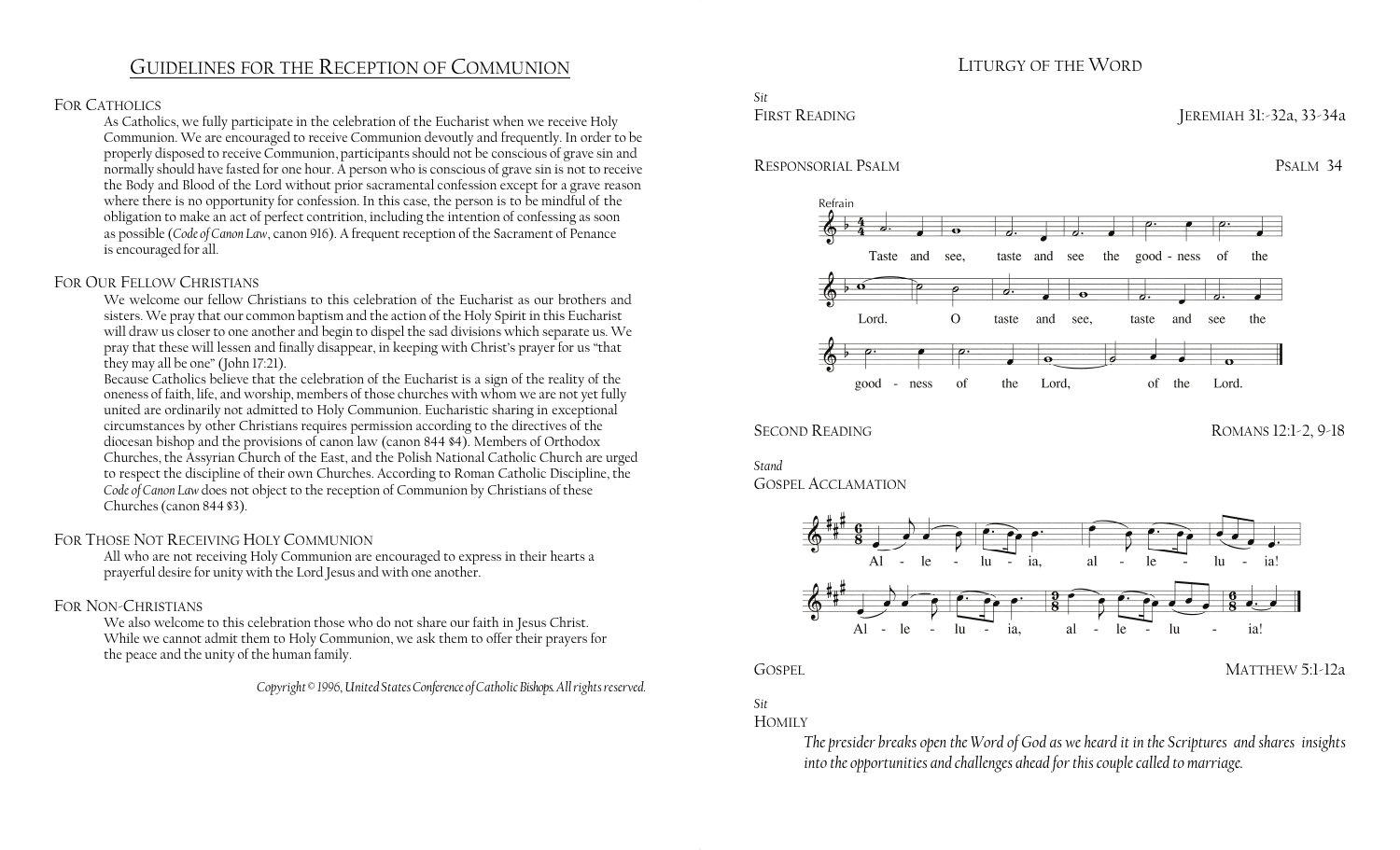# THE CELEBRATION OF MATRIMONY

# *Stand*

# QUESTIONS BEFORE THE CONSENT

*Through several questions, the presider asks the bride and groom to express publicly their willingness to freely give themselves to each other and accept each other in marriage. They also express their intention to live out the vocation of marriage with love and mutual respect.* 

# CONSENT

 *The bride and groom, as the ministers of the Sacrament to each other, promise lifelong and complete fidelity to each other and enter into the indissoluble bond of marriage before God and the community of the Church.*

# RECEPTION OF CONSENT

*After the bride and groom have declared their consent, the presider receives this consent in the name of the people of God and calls on God to bless and strengthen the newly married couple so they may fulfill the promises they have made.* 

 *The presider then invites those present to praise God saying:*  **Let us bless the Lord.** 

# **All present respond by singing:**



# BLESSING AND GIVING OF RINGS

*The bride and groom exchange rings as signs of their love and faithfulness.*

# UNIVERSAL PRAYER

*Prayers are offered for the needs of the community and world, the intentions of the newly married couple, and for all married couples.*

All respond: **Lord hear our prayer.** 

# COPYRIGHT ACKNOWLEDGEMENTS

# Taste and See - Psalm 34

Tune: © 1997, GIA Publications, Inc. Text: Psalm 34: 2-11; © 1969, 1981, International Committee on English for the Liturgy. Used with permission under OneLicense.net # A-716209.

### Celtic Alleluia

 Music: Celtic Mass; Fintan O'Carroll, 1922–1981, and Christopher Walker, b. 1947, © 1985, Fintan O'Carroll and Christopher Walker. Published by OCP. All rights reserved. Used with permission under OneLicense.net # A-716209.

## Mass of Renewal

Excerpts from the English translation of the Roman Missal © 2010, International Committee on English in the Liturgy, Inc. Musical setting: © GFTSMusic Publishing Company, Inc. www.massofrenewal.com Administered by International Liturgy Publications www.ilp.org All rights reserved. Used with permission under OneLicense.net #A-716209.

### One Bread, One Body

Text: Based on 1 Corinthians 10:16–17; 12:4, 12–13, 20; Galatians 3:28; Ephesians 4:4–6; The Didache 9. Text and music © 1978, John B. Foley, S.J., and OCP. All rights reserved. Used with permission under OneLicense.net #A-716209.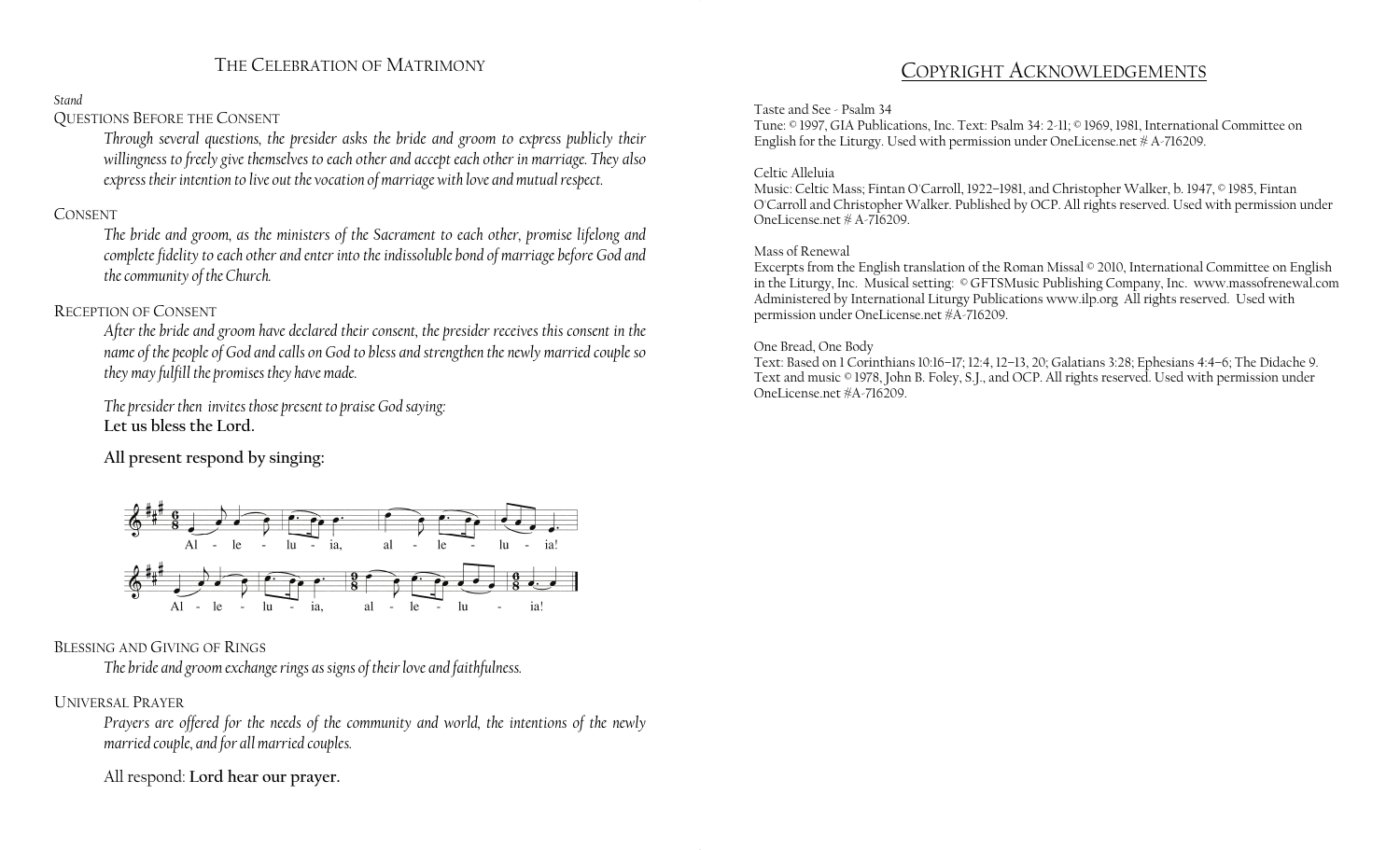**One Bread, One Body** 



CONCLUDING RITES

*Stand*  ANTIPHON IN HONOR OF THE BLESSED VIRGIN MARY **Ave Maria** 

RECESSIONAL

**Hornpipe**

# LITURGY OF THE EUCHARIST

*Sit* 

PREPARATION OF THE GIFTS

**Bridal Prayer** 

# *Stand*  PREFACE ACCLAMATION